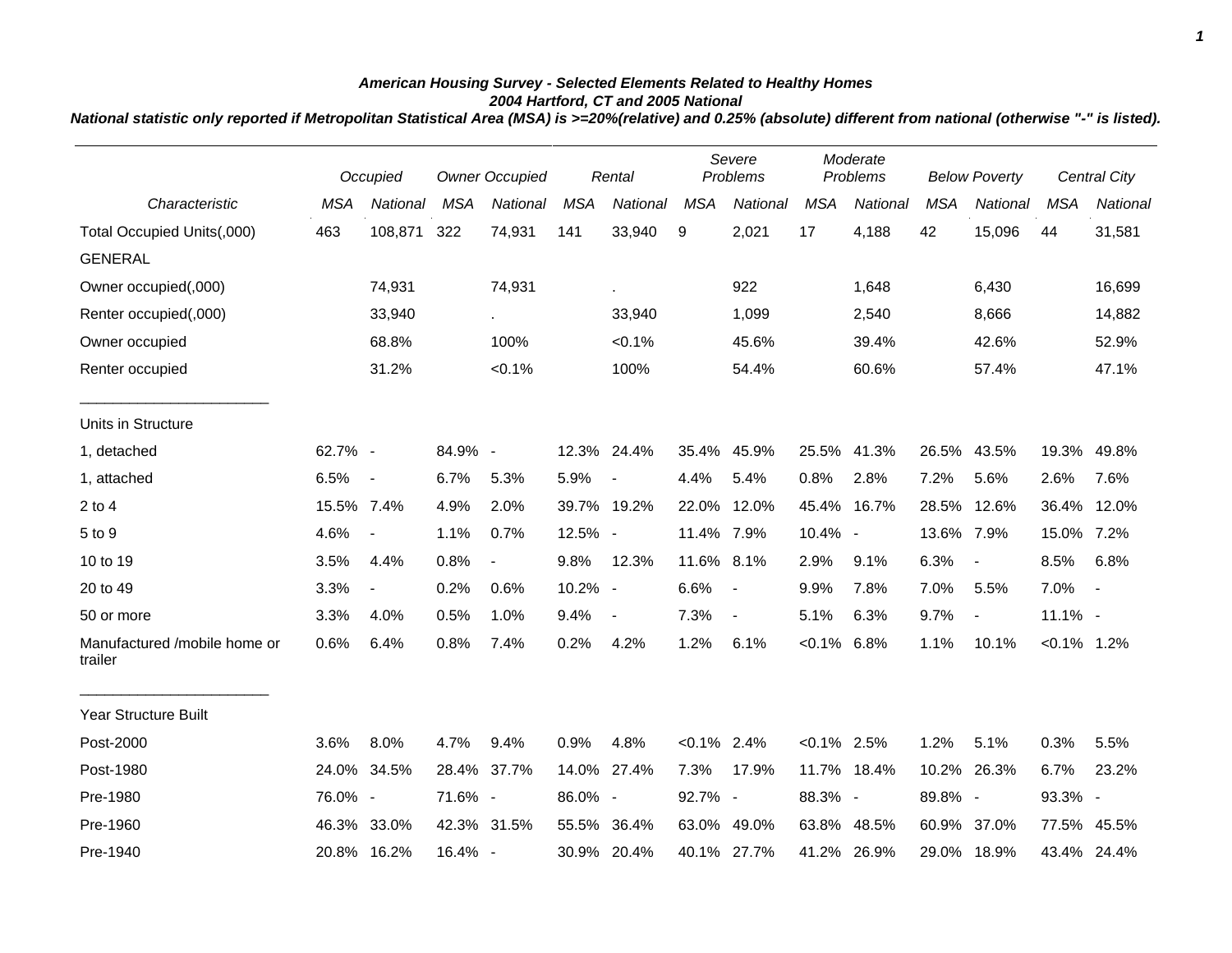|                                                        | Occupied |                          | <b>Owner Occupied</b> |                          | Rental     |                          | Severe<br>Problems |                          | Moderate<br>Problems |             | <b>Below Poverty</b> |                          | Central City |                |
|--------------------------------------------------------|----------|--------------------------|-----------------------|--------------------------|------------|--------------------------|--------------------|--------------------------|----------------------|-------------|----------------------|--------------------------|--------------|----------------|
| Characteristic                                         | MSA      | National                 | MSA                   | National                 | MSA        | National                 | MSA                | National                 | MSA                  | National    | MSA                  | National                 | MSA          | National       |
| Foundation (for 1-unit not<br>manufactured)            |          |                          |                       |                          |            |                          |                    |                          |                      |             |                      |                          |              |                |
| 1-Unit not manufactured(,000)                          | 321      | 76,154                   | 295                   | 65,675                   | 26         | 10,479                   | 4                  | 1,037                    | 5                    | 1,849       | 14                   | 7,410                    | 10           | 18,146         |
| With a basement under all of<br>house                  | 76.8%    | 32.8%                    | 77.7%                 | 34.4%                    | 65.7%      | 22.6%                    | 78.9%              | 31.6%                    | 75.3%                | 15.5%       | 73.3%                | 27.8%                    | 86.7%        | 32.5%          |
| With a basement under part of<br>house                 | 14.2% -  |                          | 14.5% -               |                          | 11.4% 8.5% |                          | 10.1% -            |                          | 19.0% 7.2%           |             | 7.1%                 | $\overline{\phantom{a}}$ | 2.9%         | 8.1%           |
| With a crawl space                                     | 2.2%     | 25.0%                    | 2.0%                  | 23.8%                    | 4.8%       | 32.4%                    | 3.4%               | 34.1%                    | 2.8%                 | 58.3%       | 3.7%                 | 33.3%                    | 2.6%         | 24.0%          |
| On a concrete slab                                     | 5.6%     | 30.2%                    | 4.7%                  | 29.4%                    | 15.2%      | 35.3%                    | 4.0%               | 21.1%                    | 2.8%                 | 18.6%       | 13.1%                | 29.9%                    | 6.5%         | 34.8%          |
| In some other way                                      | 1.2%     | 0.5%                     | 1.1%                  | 0.4%                     | 2.9%       | 1.2%                     | 3.5%               | 1.7%                     | $< 0.1\%$ 0.5%       |             | 2.8%                 | 0.9%                     | 1.3%         | 0.5%           |
| <b>EXTERIOR</b>                                        |          |                          |                       |                          |            |                          |                    |                          |                      |             |                      |                          |              |                |
| <b>External Building Conditions (non</b><br>multiunit) |          |                          |                       |                          |            |                          |                    |                          |                      |             |                      |                          |              |                |
| Sagging roof                                           | 1.6%     | 2.1%                     | 1.4%                  | 1.9%                     | 3.0%       | 3.8%                     | 10.5% -            |                          | 5.7%                 | 11.3%       | 0.9%                 | 4.0%                     | 1.5%         | 2.4%           |
| Missing roofing material                               | 3.0%     | $\blacksquare$           | 2.9%                  | $\blacksquare$           | 3.6%       | 4.7%                     | 7.0%               | 10.3%                    | 11.9%                | $\sim$      | 2.6%                 | 5.4%                     | 6.6%         | 4.3%           |
| Hole in roof                                           | 1.1%     | 1.7%                     | 1.1%                  | 1.4%                     | 2.0%       | 3.5%                     | 3.5%               | 8.3%                     | 6.0%                 | 10.7%       | 0.9%                 | 3.7%                     | 3.1%         | 2.3%           |
| Missing bricks, siding, other<br>outside wall material | 2.3%     | $\overline{\phantom{a}}$ | 2.2%                  |                          | 3.8%       | 5.3%                     | 13.7% 9.4%         |                          | 9.5%                 | 13.6%       | $< 0.1\%$ 5.6%       |                          | 1.5%         | 3.0%           |
| Sloping outside walls                                  | 0.9%     | 1.3%                     | 0.8%                  | $\overline{\phantom{a}}$ | 2.9%       | $\overline{\phantom{a}}$ | 7.1%               | $\blacksquare$           | 9.0%                 |             | $< 0.1\%$ 2.7%       |                          | $< 0.1\%$    | 1.5%           |
| Boarded up windows                                     | 0.6%     | 0.8%                     | 0.6%                  | $\blacksquare$           | 0.5%       | 2.0%                     | 6.9%               | 4.4%                     | $<0.1\%$ 5.5%        |             | <0.1%                | 2.5%                     | 2.6%         | 1.0%           |
| <b>Broken windows</b>                                  | 2.9%     | 3.6%                     | 2.6%                  | $\blacksquare$           | 6.8%       | $\blacksquare$           | 13.5%              | 10.4%                    |                      | 24.4% 17.3% | 2.9%                 | 6.6%                     | 8.2%         | 4.2%           |
| Bars on windows                                        | 0.5%     | 2.8%                     | 0.5%                  | 2.5%                     | 1.6%       | 4.2%                     | 4.6%               |                          | $< 0.1\%$ 6.7%       |             | 2.6%                 | 4.7%                     | 9.6%         | $\overline{a}$ |
| Foundation crumbling or has open<br>crack or hole      | 2.5%     | $\blacksquare$           | 2.3%                  | $\blacksquare$           | 4.4%       | $\overline{\phantom{a}}$ | 7.9%               | $\overline{\phantom{a}}$ | 15.0%                | 10.7%       | 1.1%                 | 4.0%                     | 5.8%         | 3.1%           |
| None of the above                                      | 87.7% -  |                          | 88.3% -               |                          | $81.1\%$ - |                          | 65.5% -            |                          | 57.0% -              |             | 87.5% -              |                          | 70.2% -      |                |
| None of the above(excluding bars) 88.1% -              |          |                          | 88.7% -               |                          | 81.6% -    |                          | 69.9% -            |                          | 57.0% -              |             | 90.0% -              |                          | 77.1% -      |                |
| Water Leakage During Last 12                           |          |                          |                       |                          |            |                          |                    |                          |                      |             |                      |                          |              |                |

Months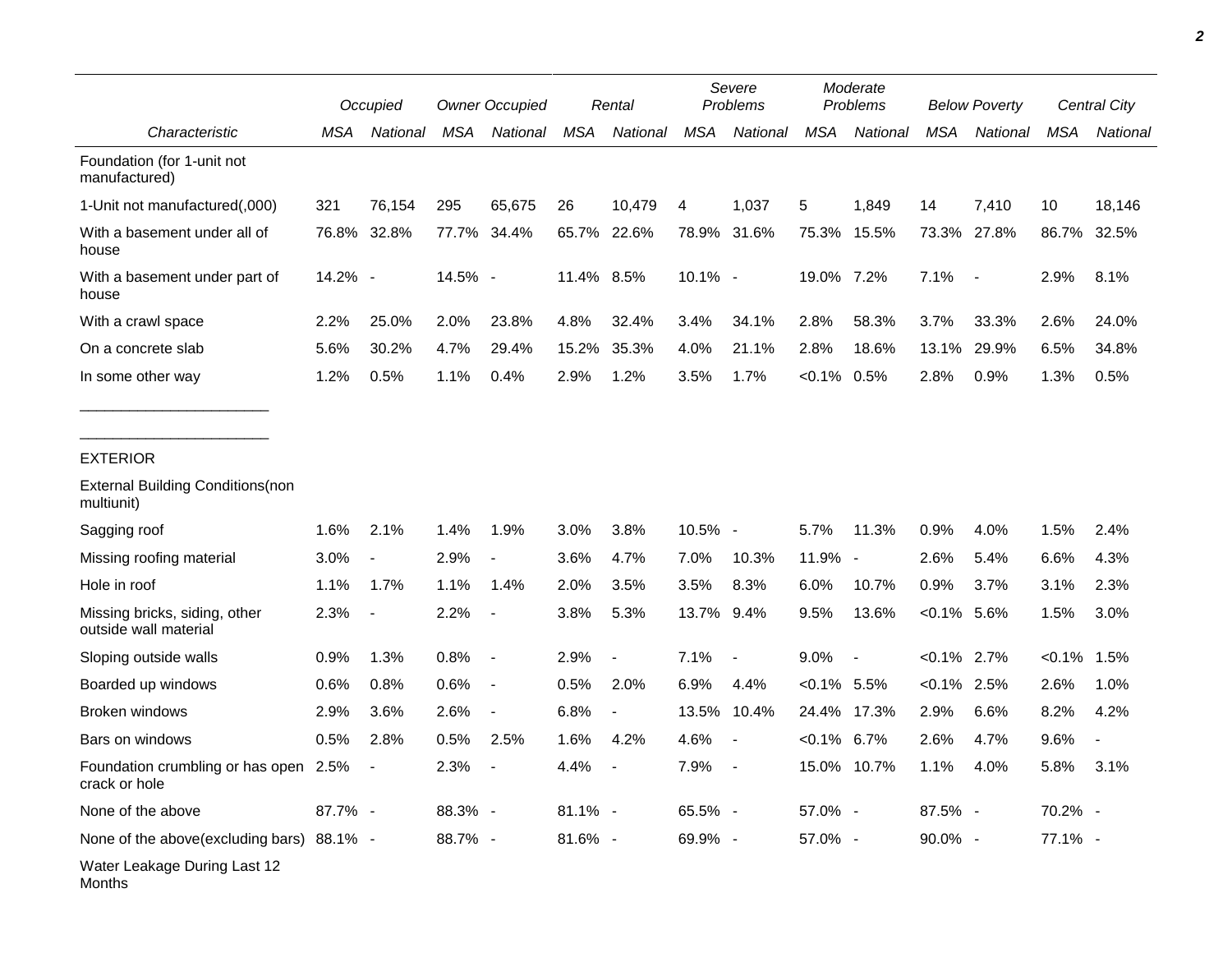|                                               | Occupied |                          | <b>Owner Occupied</b> |                          | Rental  |                          | Severe<br><b>Problems</b> |                          | Moderate<br>Problems |                | <b>Below Poverty</b> |                          | Central City |                          |
|-----------------------------------------------|----------|--------------------------|-----------------------|--------------------------|---------|--------------------------|---------------------------|--------------------------|----------------------|----------------|----------------------|--------------------------|--------------|--------------------------|
| Characteristic                                | MSA      | National                 | MSA                   | National                 | MSA     | National                 | MSA                       | National                 | MSA                  | National       | <b>MSA</b>           | National                 | MSA          | National                 |
| With leakage from outside<br>structure        | 14.3%    | 10.9%                    |                       | 16.5% 11.3%              | 9.3%    | $\overline{\phantom{a}}$ | 18.1% -                   |                          | 28.3% -              |                | 9.5%                 | $\overline{\phantom{a}}$ | 9.5%         |                          |
| Roof                                          | 5.6%     | $\overline{\phantom{a}}$ | 6.4%                  | $\overline{\phantom{a}}$ | 3.9%    | 5.4%                     | 10.7% -                   |                          | 15.8% -              |                | 3.2%                 | 6.0%                     | 1.3%         | 6.1%                     |
| <b>Basement leak</b>                          | 7.6%     | 3.5%                     | 9.6%                  | 4.3%                     | 3.0%    | 1.8%                     | 9.4%                      | 4.4%                     | 11.9%                | 5.0%           | 1.9%                 | $\blacksquare$           | 4.1%         | 2.9%                     |
| Walls, closed windows, or doors<br>leak       | 2.1%     | $\overline{\phantom{a}}$ | 2.1%                  | $\overline{a}$           | 2.1%    | 2.9%                     | 6.2%                      |                          | 6.7%                 | 9.1%           | 2.7%                 | $\overline{\phantom{a}}$ | 1.8%         | 2.9%                     |
| Other or Unknown exterior Leak                | 2.1%     | 1.2%                     | 2.1%                  | 1.2%                     | 2.0%    | 1.4%                     | 4.9%                      | 2.4%                     | 3.8%                 | 4.7%           | 3.5%                 | 1.0%                     | 3.9%         | 1.2%                     |
| <b>INTERIOR</b>                               |          |                          |                       |                          |         |                          |                           |                          |                      |                |                      |                          |              |                          |
| Damage                                        |          |                          |                       |                          |         |                          |                           |                          |                      |                |                      |                          |              |                          |
| Holes in floors                               | 0.6%     | 0.9%                     | 0.5%                  | $\overline{\phantom{a}}$ | 0.9%    | 1.4%                     | 2.6%                      | 5.4%                     | 6.1%                 | 8.2%           | 1.3%                 | 2.0%                     | 2.1%         | 1.1%                     |
| Open cracks or holes                          | 4.6%     | $\overline{\phantom{a}}$ | 3.6%                  | $\blacksquare$           | 6.9%    | $\blacksquare$           | 14.4% -                   |                          | 28.7% -              |                | 10.3%                | 7.6%                     | 10.0%        | 6.2%                     |
| Broken plaster or peeling paint               | 2.4%     | $\blacksquare$           | 1.5%                  | $\blacksquare$           | 4.3%    | 3.4%                     | 10.1% 7.5%                |                          | 20.1% -              |                | 5.2%                 | 3.5%                     | 4.2%         | 3.2%                     |
| Water Leakage During Last 12<br>Months        |          |                          |                       |                          |         |                          |                           |                          |                      |                |                      |                          |              |                          |
| With leakage from inside structure 10.7% 8.4% |          |                          | 9.8%                  | 7.0%                     | 12.8% - |                          |                           | 23.6% 16.0%              | 31.0% -              |                | 13.5%                | 9.6%                     | 12.9% 9.7%   |                          |
| Fixtures backed up or overflowed              | 3.0%     | $\overline{\phantom{a}}$ | 3.1%                  | 2.2%                     | 2.9%    | 3.7%                     | 8.3%                      | $\overline{\phantom{a}}$ | 10.2% -              |                | 4.1%                 | 3.1%                     | 3.3%         | $\overline{\phantom{a}}$ |
| Pipes leaked                                  | 5.2%     | 3.7%                     | 4.3%                  | 2.7%                     | 7.4%    | 5.9%                     | 16.7% 9.2%                |                          | 16.4% -              |                | 7.5%                 | 5.0%                     | 5.5%         |                          |
| Broken water heater                           | 0.9%     | $\overline{\phantom{a}}$ | 1.1%                  | $\overline{a}$           | 0.5%    | 0.8%                     | 1.8%                      | $\overline{\phantom{a}}$ | 3.0%                 | $\blacksquare$ | $< 0.1\%$            | 0.8%                     | 0.9%         | $\overline{a}$           |
| Other or Unknown                              | 3.2%     | 2.2%                     | 2.9%                  | 1.9%                     | 4.0%    | 3.0%                     | 8.2%                      | 4.1%                     | 13.7% 7.8%           |                | 4.2%                 | 2.2%                     | 5.3%         | 2.6%                     |
| Rodents                                       |          |                          |                       |                          |         |                          |                           |                          |                      |                |                      |                          |              |                          |
| Signs of rats in last 3 mon.                  | 0.3%     | 0.9%                     | 0.1%                  | 0.7%                     | 0.8%    | 1.3%                     | 3.0%                      | 4.6%                     | 2.6%                 | 4.2%           | 1.4%                 |                          | 2.0%         | 1.4%                     |
| Signs of mice in last 3 mon.                  | 9.2%     | 5.7%                     | 10.4% 5.3%            |                          | 6.5%    | $\overline{a}$           | 7.1%                      | 12.1%                    | 13.9% -              |                | 8.2%                 | $\overline{\phantom{a}}$ | 9.6%         | 6.0%                     |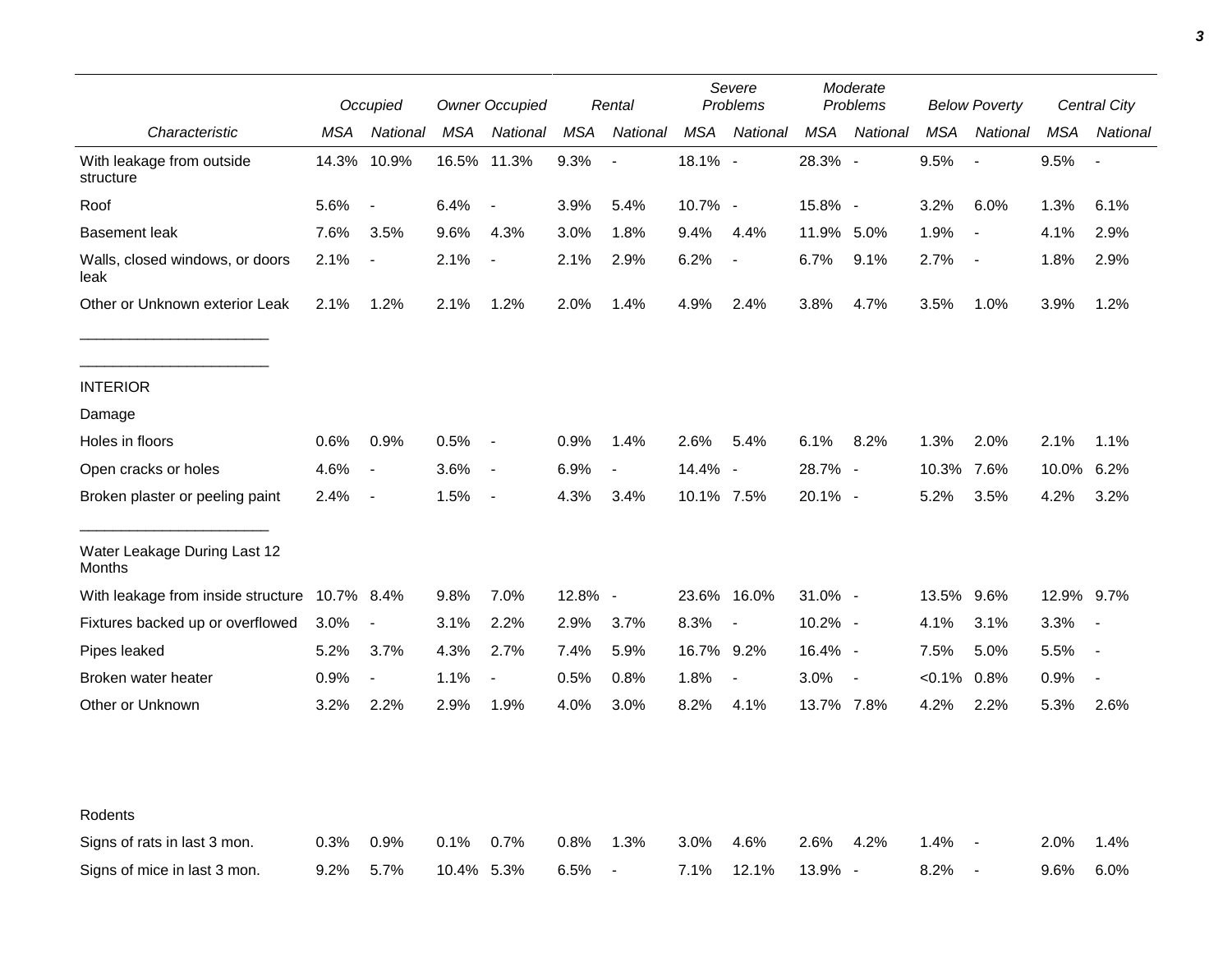|                                                           |             | Occupied                 |             | <b>Owner Occupied</b>    |             | Rental                   |           | Severe<br>Problems |                | Moderate<br>Problems |                | <b>Below Poverty</b>     |             | Central City             |
|-----------------------------------------------------------|-------------|--------------------------|-------------|--------------------------|-------------|--------------------------|-----------|--------------------|----------------|----------------------|----------------|--------------------------|-------------|--------------------------|
| Characteristic                                            | <b>MSA</b>  | National                 | <b>MSA</b>  | National                 | <b>MSA</b>  | National                 | MSA       | National           | <b>MSA</b>     | National             | <b>MSA</b>     | National                 | <b>MSA</b>  | National                 |
| Signs of rodents, not sure which<br>kind in last 3 mon.   | 0.1%        | $\blacksquare$           | $< 0.1\%$ - |                          | 0.3%        |                          | $< 0.1\%$ | $1.0\%$            | $< 0.1\%$ 0.8% |                      | $< 0.1\%$      | 0.6%                     | 0.3%        | $\overline{\phantom{a}}$ |
| Electrical                                                |             |                          |             |                          |             |                          |           |                    |                |                      |                |                          |             |                          |
| No electrical wiring                                      | $< 0.1\%$ - |                          | 0.1%        | $\sim$                   | $< 0.1\%$ - |                          | 1.8%      | $\blacksquare$     | $< 0.1\%$ 0.0% |                      | $< 0.1\%$ 0.1% |                          | 0.4%        | $< 0.1\%$                |
| Exposed wiring                                            | 0.6%        | $\overline{\phantom{a}}$ | 0.4%        | 0.6%                     | 1.0%        | 0.7%                     | 2.6%      | 1.9%               | 0.7%           | 1.5%                 | 1.2%           | $\overline{\phantom{a}}$ | 0.9%        | 0.6%                     |
| Rooms without electric outlets                            | 1.7%        | $\overline{\phantom{a}}$ | 1.1%        | $\sim$                   | 3.1%        | 1.9%                     | 11.4%     | 6.4%               | 4.4%           | 3.3%                 | 4.6%           | 2.4%                     | 5.4%        | 1.8%                     |
| Fuses/breakers blown in last 3<br>mon.                    | 12.5% 9.1%  |                          | 12.5% 9.0%  |                          | 12.6%       | 9.3%                     | 19.0% -   |                    | 23.1%          | 14.3%                | 9.6%           | $\overline{\phantom{a}}$ | 8.9%        | $\blacksquare$           |
| Sanitation                                                |             |                          |             |                          |             |                          |           |                    |                |                      |                |                          |             |                          |
| Lacking complete kitchen facilities                       | 2.3%        | 1.6%                     | 0.6%        | 0.3%                     | 6.1%        | 4.2%                     | 9.6%      | 7.4%               |                | 56.3% 36.9%          | 4.0%           |                          | 2.9%        | $\overline{a}$           |
| Lacking some or all plumbing<br>facilities                | 1.2%        | $\blacksquare$           | 0.9%        | $\overline{\phantom{a}}$ | 1.8%        | $\sim$                   | 60.8% -   |                    | $< 0.1\%$ 0.0% |                      | 2.8%           | $\overline{\phantom{a}}$ | 2.1%        | $\overline{\phantom{a}}$ |
| Water not safe to drink                                   | 4.6%        | 9.2%                     | 2.7%        | 7.2%                     | 9.3%        | 13.7%                    | 14.7% -   |                    | 12.0%          | 18.3%                | 9.6%           | 12.4%                    | 8.4%        | 11.8%                    |
| Water stoppage in last 3 mon.                             | 2.5%        | 3.2%                     | 2.5%        | $\overline{\phantom{a}}$ | 2.7%        | 4.6%                     | 1.6%      | 6.3%               | 4.6%           | 7.7%                 | 3.1%           | 3.7%                     | 1.2%        | 3.6%                     |
| No flush toilets working some time 2.4%<br>in last 3 mon. |             | $\overline{\phantom{a}}$ | 1.4%        | $\overline{\phantom{a}}$ | 4.6%        |                          | 11.7%     | 5.4%               | 14.6%          | 10.1%                | 7.5%           | 3.5%                     | 6.8%        | 2.6%                     |
| With sewage disposal breakdowns 0.8%<br>in last 3 mon.    |             | 1.2%                     | 0.5%        | 1.0%                     | 1.5%        | $\overline{\phantom{a}}$ | 1.4%      | 3.0%               | 5.4%           | 4.1%                 | 1.9%           | 1.5%                     | 1.8%        | 1.4%                     |
| Septic tank, cesspool, chemical<br>toilet                 | 24.2% -     |                          | 31.3% -     |                          | 7.9%        | $\overline{\phantom{a}}$ | 6.8%      | 15.2%              | 8.0%           | 17.1%                |                | 12.5% 16.5%              | 3.4%        | 1.3%                     |
| With septic tank or cesspool<br>breakdowns in last 3 mon. | 0.3%        | $\blacksquare$           | 0.2%        | $\sim$                   | 0.3%        | $\overline{\phantom{a}}$ | $< 0.1\%$ | 0.8%               | $< 0.1\%$ 0.6% |                      | $< 0.1\%$ 0.3% |                          | $< 0.1\%$ - |                          |
| <b>HEATING/FUEL</b>                                       |             |                          |             |                          |             |                          |           |                    |                |                      |                |                          |             |                          |

Main Heating Equipment

| Warm-air furnace          |  | 38.0% 62.7% 38.4% 67.3% 36.9% 52.5% 35.5% 46.5% 29.2% 35.2% 39.7% 55.4% 40.6% 60.1% |  |  |  |  |  |
|---------------------------|--|-------------------------------------------------------------------------------------|--|--|--|--|--|
| Steam or hot water system |  | 50.5% 11.8% 52.5% 10.3% 45.8% 15.2% 48.0% 21.1% 48.8% 11.7% 40.2% 12.6% 42.0% 16.5% |  |  |  |  |  |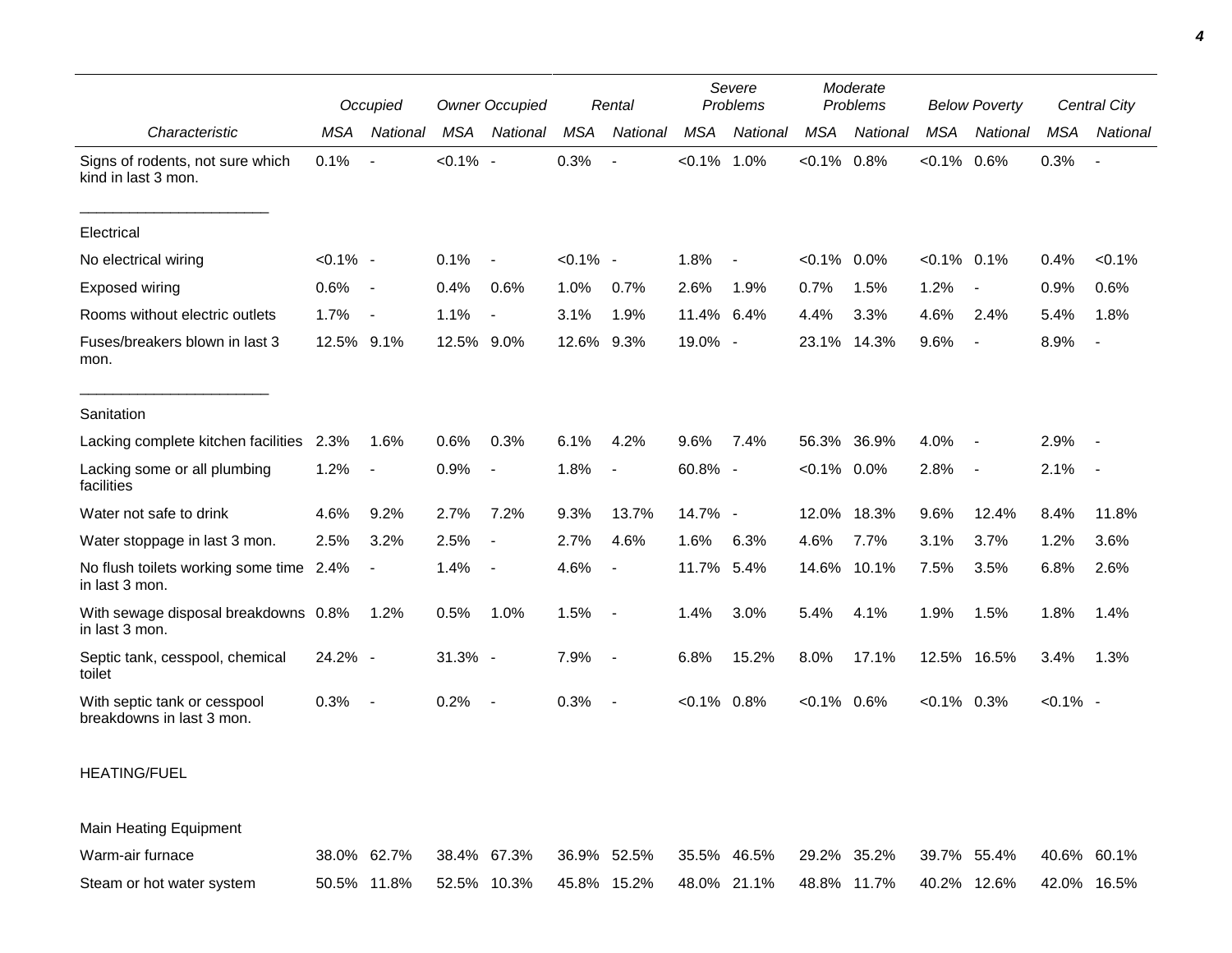|                                                         |                | Occupied                 |                | <b>Owner Occupied</b>    |                | Rental                   |                | Severe<br>Problems  |                | Moderate<br>Problems |                | <b>Below Poverty</b>     |                   | <b>Central City</b> |  |
|---------------------------------------------------------|----------------|--------------------------|----------------|--------------------------|----------------|--------------------------|----------------|---------------------|----------------|----------------------|----------------|--------------------------|-------------------|---------------------|--|
| Characteristic                                          | <b>MSA</b>     | National                 | <b>MSA</b>     | National                 | <b>MSA</b>     | National                 | <b>MSA</b>     | National            | <b>MSA</b>     | National             | <b>MSA</b>     | National                 | <b>MSA</b>        | National            |  |
| Electric heat pump                                      | 1.1%           | 11.5%                    | 0.8%           | 12.1%                    | 1.7%           | 10.0%                    | 3.0%           | 6.8%                | $< 0.1\%$ 5.8% |                      | 2.1%           | 9.6%                     | 3.4%              | 9.1%                |  |
| Built-in electric units                                 | 7.8%           | 4.3%                     | 5.8%           | 2.8%                     | 12.2%          | 7.6%                     | 10.8% 5.6%     |                     | 12.1%          | 5.5%                 | 12.7%          | 5.9%                     | 10.6%             | 3.7%                |  |
| Floor, wall, or other built-in hot air<br>without ducts | 1.5%           | 4.7%                     | 1.4%           | 2.9%                     | 1.8%           | 8.6%                     | $< 0.1\%$ 6.8% |                     | 2.7%           | 6.2%                 | 2.4%           | 7.1%                     | 3.1%              | 6.5%                |  |
| Room heaters with flue                                  | 0.2%           | 1.2%                     | 0.2%           | 1.0%                     | 0.3%           | 1.6%                     | $< 0.1\%$ 2.4% |                     | $< 0.1\%$      | 1.4%                 | 0.6%           | 2.1%                     | $< 0.1\%$ 0.9%    |                     |  |
| Room heaters without flue                               | 0.2%           | 1.2%                     | 0.1%           | 1.2%                     | 0.4%           | 1.3%                     | $< 0.1\%$ 2.7% |                     | 4.4%           | 30.4%                | $< 0.1\%$ 2.7% |                          | $< 0.1\%$ 1.1%    |                     |  |
| Portable electric heaters                               | 0.1%           | 0.8%                     | 0.1%           | 0.6%                     | 0.2%           | 1.4%                     | $< 0.1\%$ 2.6% |                     | $< 0.1\%$      | 1.6%                 | 0.4%           | 1.8%                     | 0.3%              | 1.0%                |  |
| <b>Stoves</b>                                           | 0.4%           | 0.8%                     | 0.5%           | 1.0%                     | $< 0.1\%$ 0.5% |                          | $< 0.1\%$ 2.5% |                     | 0.7%           | $\blacksquare$       | 0.7%           | 1.2%                     | $< 0.1\% < 0.1\%$ |                     |  |
| Fireplace with inserts                                  | $< 0.1\%$ -    |                          | $< 0.1\%$ -    |                          |                | $< 0.1\%$ $< 0.1\%$      |                | $< 0.1\%$ $< 0.1\%$ | 0.7%           | 0.1%                 | $< 0.1\%$ 0.1% |                          | $< 0.1\% < 0.1\%$ |                     |  |
| Fireplace without inserts                               | $< 0.1\%$ 0.1% |                          | $< 0.1\%$ 0.1% |                          | $< 0.1\%$ -    |                          | $< 0.1\%$ 0.2% |                     | $< 0.1\%$      | 0.1%                 | $< 0.1\%$ -    |                          | $< 0.1\%$ -       |                     |  |
| Other                                                   | 0.1%           | $\overline{\phantom{a}}$ | 0.1%           | $\overline{\phantom{a}}$ | 0.2%           | $\overline{\phantom{a}}$ | $< 0.1\%$ 0.7% |                     | $< 0.1\%$ 0.4% |                      | 0.6%           | $\overline{\phantom{a}}$ | $< 0.1\%$ 0.4%    |                     |  |
| No heating equipment                                    | 0.1%           | 0.4%                     | $< 0.1\%$ -    |                          | 0.1%           | 0.6%                     | 2.8%           | 1.5%                | $< 0.1\%$      | 0.8%                 | 0.3%           | 0.6%                     | $< 0.1\%$ 0.6%    |                     |  |
| Cooking stove                                           | 0.1%           | $\overline{\phantom{a}}$ | $< 0.1\%$ 0.1% |                          | 0.4%           | $\blacksquare$           | $< 0.1\%$ 0.7% |                     | 1.3%           | 0.2%                 | 0.3%           | $\overline{\phantom{a}}$ | $< 0.1\%$ 0.2%    |                     |  |
| Water Heating Fuel                                      |                |                          |                |                          |                |                          |                |                     |                |                      |                |                          |                   |                     |  |
| Electricity                                             | 24.8%          | 39.4%                    | 21.4% 37.2%    |                          |                | 32.3% 44.1%              |                | 23.1% 35.5%         | 28.4%          | 39.8%                |                | 36.4% 45.8%              | 27.3% -           |                     |  |
| Gas, LP/bottled gas                                     | 37.0%          | 55.4%                    | 33.5% 57.9%    |                          | 45.1% -        |                          | 53.9% -        |                     |                | 44.8% 55.6%          | 41.7% -        |                          | 62.5% -           |                     |  |
| Fuel oil                                                | 37.9% 4.9%     |                          | 44.7% 4.6%     |                          | 22.2% 5.7%     |                          |                | 23.0% 10.1%         | 26.0% 4.5%     |                      | 21.5% 4.7%     |                          | 9.6%              | 6.1%                |  |
| Kerosene or other liquid fuel                           | $< 0.1\%$ -    |                          | $< 0.1\%$ -    |                          |                | $< 0.1\%$ $< 0.1\%$      |                | $< 0.1\%$ $< 0.1\%$ | $< 0.1\%$      | 0.1%                 | $< 0.1\%$      | < 0.1%                   | $< 0.1\%$         | $< 0.1\%$           |  |
| Other                                                   | 0.3%           | $\blacksquare$           | 0.3%           | $\overline{\phantom{a}}$ | 0.3%           | $\blacksquare$           | $< 0.1\%$ 0.6% |                     | 0.8%           | 0.1%                 | 0.3%           | $\blacksquare$           | 0.6%              | 0.3%                |  |
| Clothes Dryer(,000)                                     | 362            | 86.169                   | 304            | 70,348                   | 58             | 15,821                   | 5              | 1,060               | 9              | 2,193                | 18             | 8,541                    | 17                | 20,176              |  |
| Have Clothes Dryer                                      | 78.1% -        |                          | 94.5% -        |                          | 40.7% -        |                          | 53.9% -        |                     | 51.7% -        |                      |                | 44.0% 56.6%              | 38.8% 63.9%       |                     |  |
| Electricity                                             | 91.9% -        |                          | 91.4% -        |                          | 94.1% -        |                          | 97.0%          | 76.2%               | 93.6% -        |                      | 92.8% -        |                          | 87.6% -           |                     |  |
| Gas, LP gas (liquid propane)                            | $8.0\%$        | 22.9%                    | 8.5%           | 24.8%                    | 5.9%           | 14.5%                    | $3.0\%$        | 23.4%               | 6.4%           | 17.2%                | 7.2%           | 16.5%                    | 12.4%             | 26.8%               |  |
| Other                                                   | 0.1%           | $\overline{\phantom{a}}$ | 0.1%           |                          | $< 0.1\%$ 0.1% |                          | $< 0.1\%$ 0.3% |                     |                | $< 0.1\%$ $< 0.1\%$  | $< 0.1\%$ 0.1% |                          |                   | $< 0.1\%$ < 0.1%    |  |

Heating Problems

\_\_\_\_\_\_\_\_\_\_\_\_\_\_\_\_\_\_\_\_\_\_\_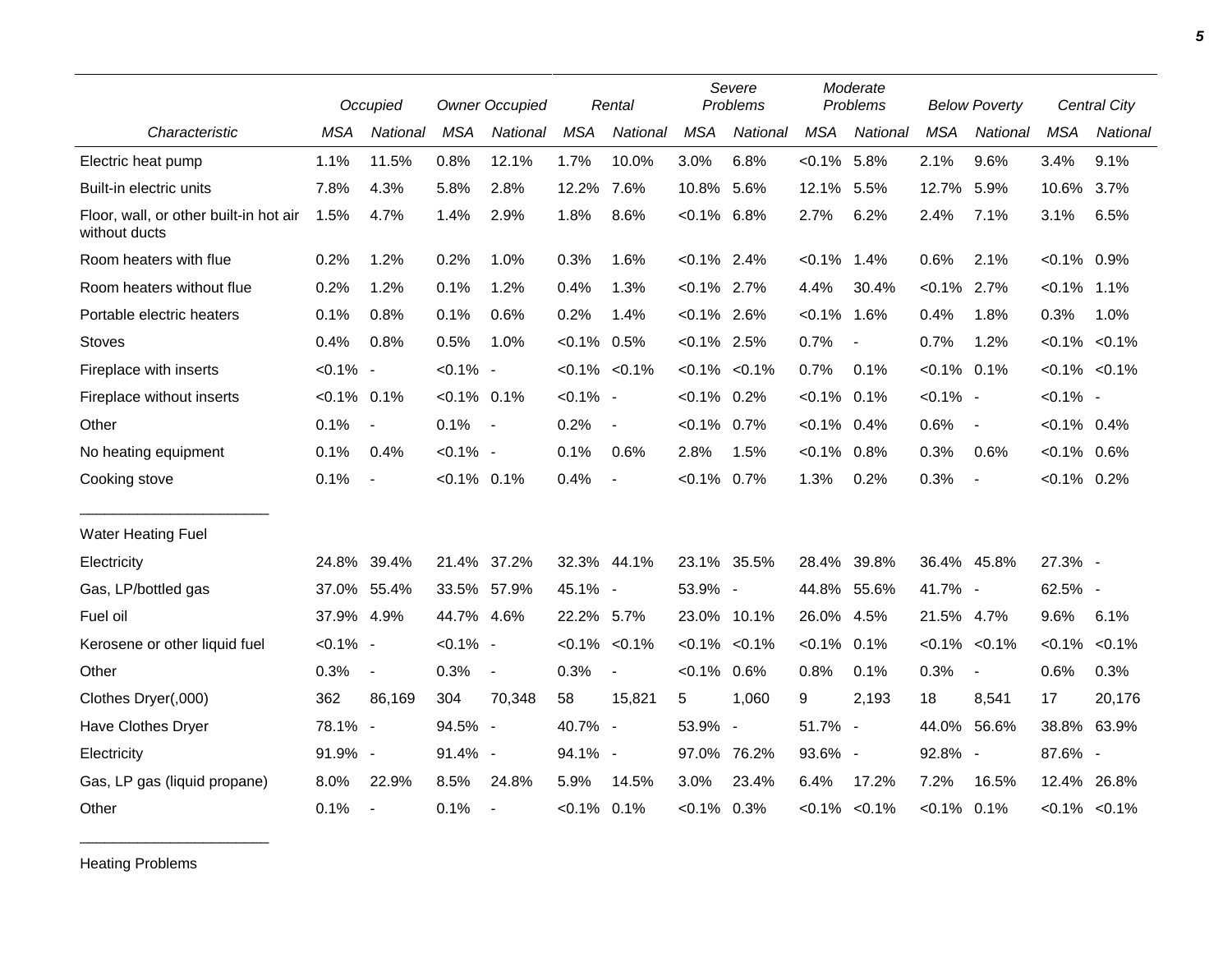|                                                                   |                | Occupied                 |                | <b>Owner Occupied</b>    |            | Rental                   |             | Severe<br>Problems         |            | Moderate<br>Problems     |                | <b>Below Poverty</b>     |                | Central City             |  |
|-------------------------------------------------------------------|----------------|--------------------------|----------------|--------------------------|------------|--------------------------|-------------|----------------------------|------------|--------------------------|----------------|--------------------------|----------------|--------------------------|--|
| Characteristic                                                    | MSA            | National                 | <b>MSA</b>     | National                 | <b>MSA</b> | National                 | <b>MSA</b>  | National                   | <b>MSA</b> | National                 | MSA            | National                 | <b>MSA</b>     | National                 |  |
| Uncomfortably cold for 24 hours or 11.0% 7.4%<br>more last winter |                |                          | 8.4%           | 5.9%                     | 17.6%      | 11.0%                    | 57.0%       | 40.4%                      | 28.4%      | 17.6%                    | 17.6%          | 10.5%                    | 26.2%          | 9.1%                     |  |
| Heating equipment breakdowns                                      | 3.7%           | 2.2%                     | 2.6%           | 1.7%                     | 6.0%       | 3.3%                     | 47.6% 33.0% |                            | 5.9%       | 2.5%                     | 6.9%           | 2.8%                     | 8.8%           | 2.9%                     |  |
| Other causes                                                      | 7.0%           | 4.6%                     | 5.6%           | 4.0%                     | 10.2%      | 5.9%                     | 14.4% 8.1%  |                            | 21.3%      | 12.7%                    | 11.1%          | 6.7%                     | 16.3%          | 5.2%                     |  |
| Utility interruption                                              | 2.1%           | 1.5%                     | 2.2%           | 1.7%                     | 1.7%       | 0.9%                     | $< 0.1\%$   | 1.4%                       | 1.0%       | 1.8%                     | 0.7%           | 1.3%                     | $< 0.1\%$      | 1.1%                     |  |
| Inadequate heating capacity                                       | 1.4%           | 0.9%                     | 0.6%           | $\blacksquare$           | 3.3%       | 1.9%                     | 3.8%        | $\overline{\phantom{a}}$   | 9.7%       | 4.9%                     | 3.4%           | 2.1%                     | 4.8%           | 1.4%                     |  |
| Inadequate insulation                                             | 1.7%           | 0.8%                     | 1.1%           | 0.5%                     | 3.0%       | 1.5%                     | 6.0%        | 3.5%                       | 7.9%       | 3.7%                     | 3.5%           | 1.9%                     | 5.7%           | 1.1%                     |  |
| Cost of heating                                                   | 0.9%           |                          | 0.9%           | 0.6%                     | 0.8%       | $\blacksquare$           | 3.6%        | 1.4%                       | 7.1%       | 2.4%                     | 1.8%           | 1.3%                     | 2.2%           | 0.7%                     |  |
| Other                                                             | 2.2%           | 1.4%                     | 1.5%           | 1.1%                     | 3.9%       | 2.1%                     | 6.2%        | 2.6%                       | 5.5%       |                          | 4.8%           | 2.0%                     | 9.2%           | 1.9%                     |  |
| SELECTED PHYSICAL<br><b>PROBLEMS</b>                              |                |                          |                |                          |            |                          |             |                            |            |                          |                |                          |                |                          |  |
| Severe Physical Problems(,000)                                    | 9              | 2,021                    | 4              | 922                      | 5          | 1,099                    | 9           | 2,021                      |            |                          | 2              | 583                      | $\overline{c}$ | 859                      |  |
| Severe physical problems                                          | 1.9%           | $\overline{\phantom{a}}$ | 1.1%           | $\overline{\phantom{a}}$ | 3.7%       | $\blacksquare$           | 100%        | $\mathcal{L}_{\mathbf{r}}$ |            |                          | 5.1%           | 3.9%                     | 5.2%           | 2.7%                     |  |
| Plumbing                                                          | 1.2%           | $\overline{\phantom{a}}$ | 0.9%           | $\overline{\phantom{a}}$ | 1.8%       | $\overline{\phantom{a}}$ | 60.8% -     |                            |            |                          | 2.8%           | $\overline{\phantom{a}}$ | 2.1%           |                          |  |
| Heating                                                           | 0.7%           | $\overline{\phantom{a}}$ | 0.3%           | $\blacksquare$           | 1.8%       | 1.2%                     | 39.1% -     |                            |            |                          | 2.3%           | 1.2%                     | 3.0%           | 0.9%                     |  |
| Electric                                                          | $< 0.1\%$ -    |                          | $< 0.1\%$ -    |                          | $< 0.1\%$  | 0.1%                     | 1.3%        | 3.6%                       |            |                          | $< 0.1\%$      | 0.2%                     | $< 0.1\%$ 0.1% |                          |  |
| Hallways                                                          | $< 0.1\%$ 0.0% |                          | $< 0.1\%$ 0.0% |                          | $< 0.1\%$  | 0.0%                     | $< 0.1\%$   | 0.0%                       |            |                          | $< 0.1\%$ 0.0% |                          | $< 0.1\%$ 0.0% |                          |  |
| Upkeep                                                            | $< 0.1\%$ -    |                          | $< 0.1\%$ -    |                          | 0.1%       | $\overline{\phantom{a}}$ | 1.4%        | 2.6%                       |            |                          | 0.3%           | $\blacksquare$           | 0.3%           | $\overline{\phantom{a}}$ |  |
| Moderate Physical Problems(,000)                                  | 17             | 4,188                    | 5              | 1,648                    | 12         | 2,540                    |             |                            | 17         | 4,188                    | 3              | 1,131                    | 3              | 1,704                    |  |
| Moderate physical problems                                        | 3.7%           | $\overline{\phantom{a}}$ | 1.7%           | 2.2%                     | 8.4%       |                          |             |                            | 100%       | $\blacksquare$           | 7.5%           | $\overline{\phantom{a}}$ | 6.6%           | $\overline{a}$           |  |
| Plumbing                                                          | 0.3%           | $\overline{\phantom{a}}$ | 0.1%           | $\blacksquare$           | 0.9%       | 0.3%                     |             |                            | 9.3%       | 3.7%                     | 1.8%           | 0.3%                     | 2.3%           | 0.2%                     |  |
| Heating                                                           | 0.2%           | 1.2%                     | 0.1%           | 1.1%                     | 0.4%       | 1.2%                     |             |                            | 4.4%       | 30.4%                    | $< 0.1\%$ 2.5% |                          | $< 0.1\%$      | 1.0%                     |  |
| Upkeep                                                            | 2.1%           | 1.4%                     | 0.6%           | 0.3%                     | 5.6%       | 3.9%                     |             |                            | 56.3%      | 36.9%                    | 2.8%           | $\blacksquare$           | 2.6%           | $\overline{\phantom{a}}$ |  |
| Hallways                                                          | 0.2%           |                          | $< 0.1\%$      | $\overline{\phantom{a}}$ | 0.6%       | 0.3%                     |             |                            | 4.9%       | 3.2%                     | 0.6%           | 0.2%                     | 0.8%           | 0.3%                     |  |
| Kitchen                                                           | 1.1%           | $\overline{\phantom{a}}$ | 0.9%           |                          | 1.5%       | 2.0%                     |             |                            | 28.9%      | $\overline{\phantom{a}}$ | 2.5%           | $\blacksquare$           | 1.1%           | 1.7%                     |  |

\_\_\_\_\_\_\_\_\_\_\_\_\_\_\_\_\_\_\_\_\_\_\_